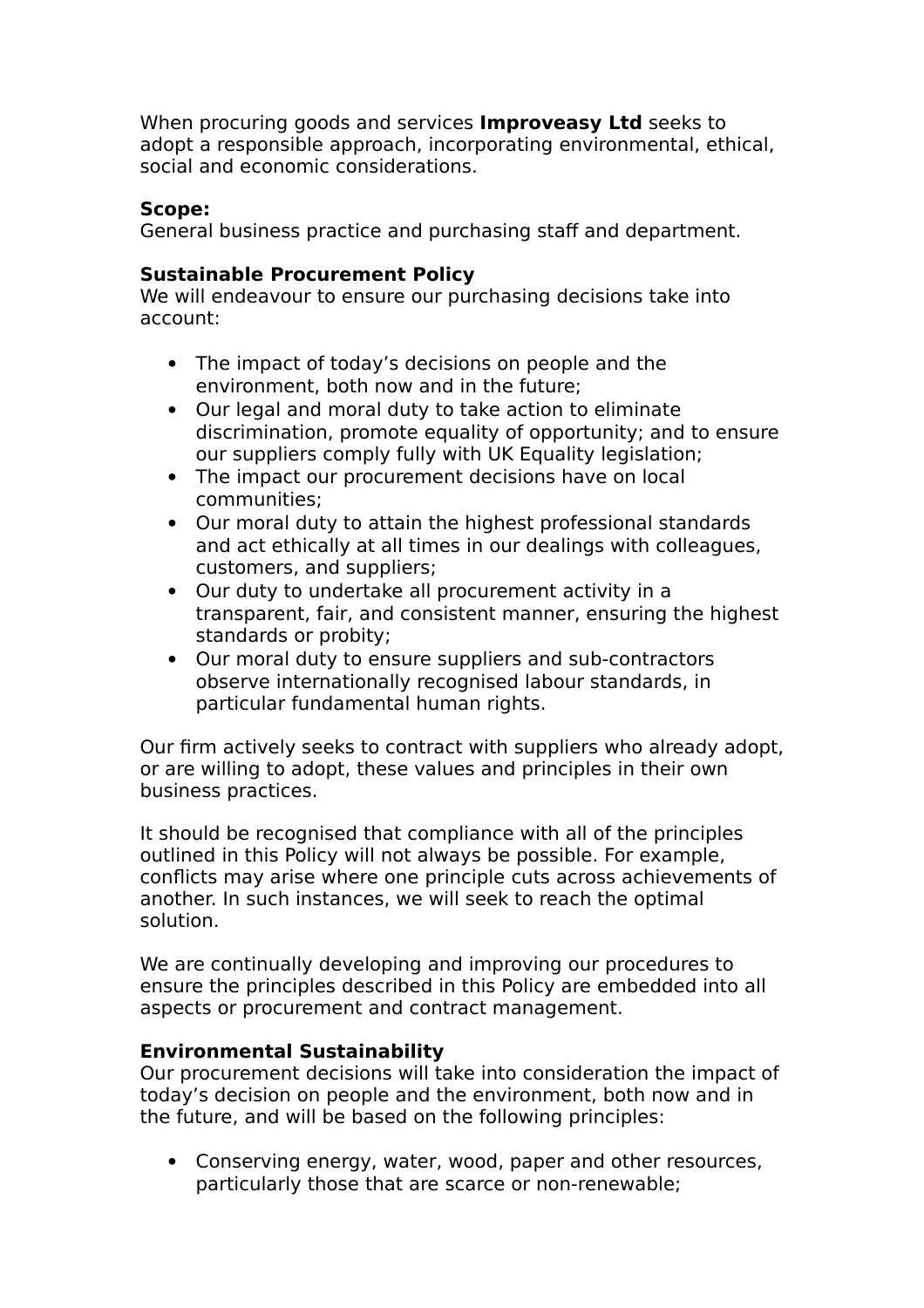- Reducing waste through re-use and recycling and by using recycled products and materials;
- Phasing out or minimising substances such as greenhouse gasses, vehicle emissions which are damaging to health and the environment;
- Ensuring that products derived from wildlife such as wood, paper, leather goods are from sustainable sources and comply with EU and International trading rules.

We will engage with potential suppliers and work with existing suppliers to,

- develop and deliver environmentally sustainable products and services at competitive prices;
- maintain an awareness of all relevant current and new legislation and best practice;
- improve our environmental performance and report on our achievements.

# **Equality and Diversity**

We have a legal and moral duty to take action to eliminate discrimination, promote equality of opportunity; and ensure our suppliers comply fully with UK Equality legislation;

We will therefore actively encourage supplier diversity and aim to support the local economy by engaging with suppliers who operate in the local communities in which our operations are based, in particular,

- Black and Minority owned or managed businesses;
- Small and Medium sized enterprises;
- Women owned or managed businesses;
- Social Enterprises;
- Voluntary Sector Organisations;
- Reserved or Sheltered Workshops

We will ensure our procurement processes demonstrate our commitment to equality to all new and existing suppliers. We will demonstrate this,

- through the questions we ask and the advice we provide;
- by ensuring that contractual arrangements actively promote equality;
- by ensuring our suppliers comply fully with UK Equality Legislation including gender, race, disability, sexual orientation, religion & belief and age;